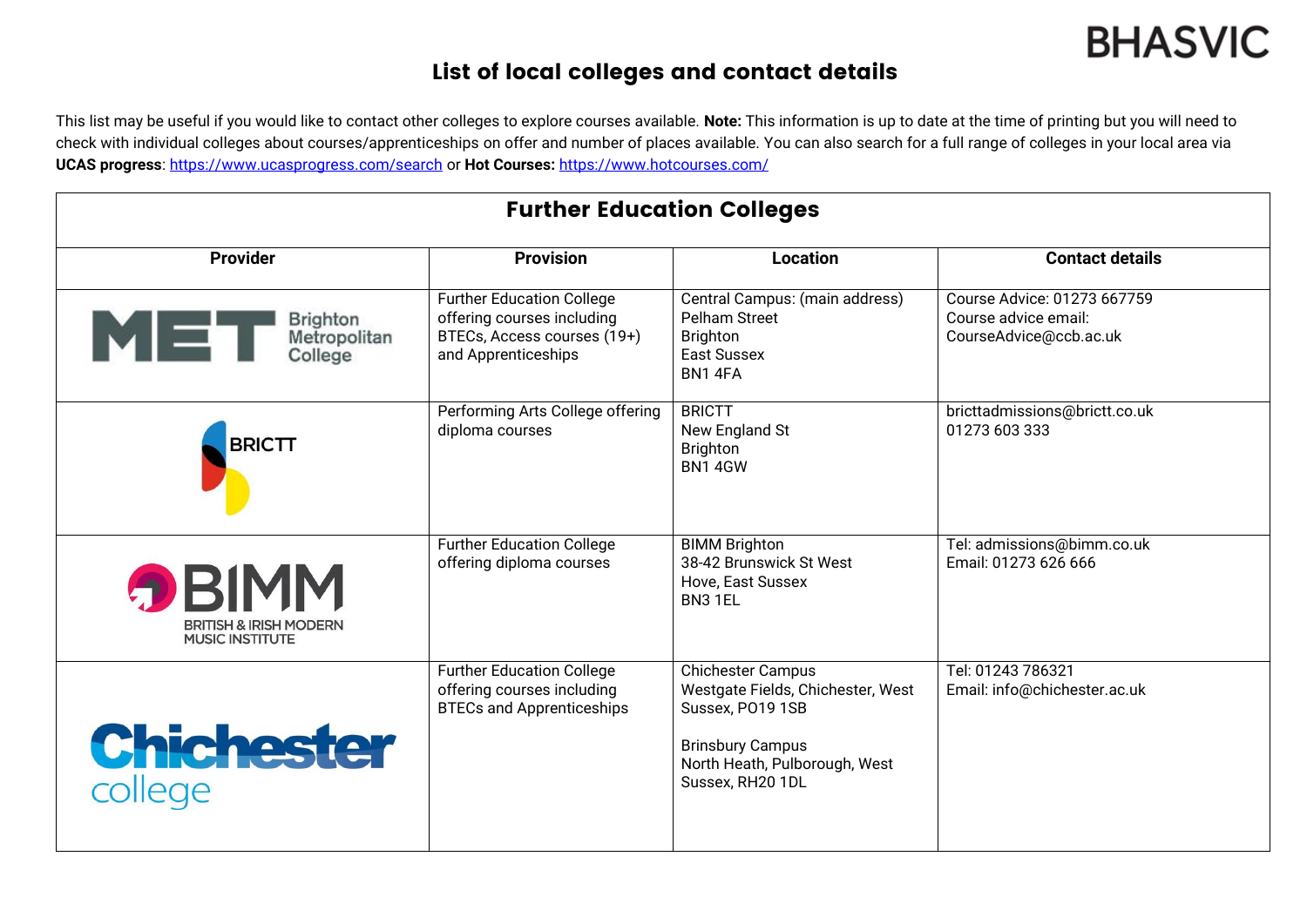| <b>Crawley</b>                                 | <b>Further Education College</b><br>offering courses including<br><b>BTECs and Apprenticeships</b>                                       | <b>Crawley Campus:</b><br>Crawley College, College Road,<br>Crawley, West Sussex, RH10 1NR                                                     | Tel: 01293 442213<br>Email: info@crawley.ac.uk               |
|------------------------------------------------|------------------------------------------------------------------------------------------------------------------------------------------|------------------------------------------------------------------------------------------------------------------------------------------------|--------------------------------------------------------------|
|                                                | <b>Further Education College</b><br>offering courses related to<br>Media, Fashion, Events<br>Management, Music, and Games<br>Development | <b>Brighton Campus</b><br>Dv8 Sussex<br>12 Queen Square<br><b>Brighton</b><br>BN1 3FD                                                          | Tel: 01273 550 432<br>Email: apply@dv8sussex.com             |
| Northbrook<br>MET<br>Metropolitan<br>College   | <b>Further Education College</b><br>offering courses including<br>BTECs, Access courses (19+)<br>and Apprenticeships                     | <b>West Durrington Campus</b><br>Littlehampton Road, Worthing BN12<br>6NU<br><b>Broadwater Campus</b><br>Broadwater Road, Worthing BN14<br>8HJ | Tel: 0845 155 60 60<br>Email: enquiries@nbcol.ac.uk          |
| <b>Plumpton College</b>                        | <b>Further Education College</b><br>specialising in land-based<br>qualifications                                                         | Plumpton College<br><b>Ditchling Road</b><br>Plumpton<br>East Sussex<br>BN73AE                                                                 | Tel: 01273 890 454<br>https://www.plumpton.ac.uk/contact-us/ |
| <b>EAST</b><br><b>SUSSEX</b><br><b>COLLEGE</b> | <b>Further Education College</b><br>offering courses including<br><b>BTECs and Apprenticeships</b>                                       | East Sussex College Hastings,<br>Parker Road<br>Hastings<br>East Sussex<br><b>TN34 3TT</b>                                                     | Tel: (0)1424 442222<br>Email: info@sussexcoast.ac.uk         |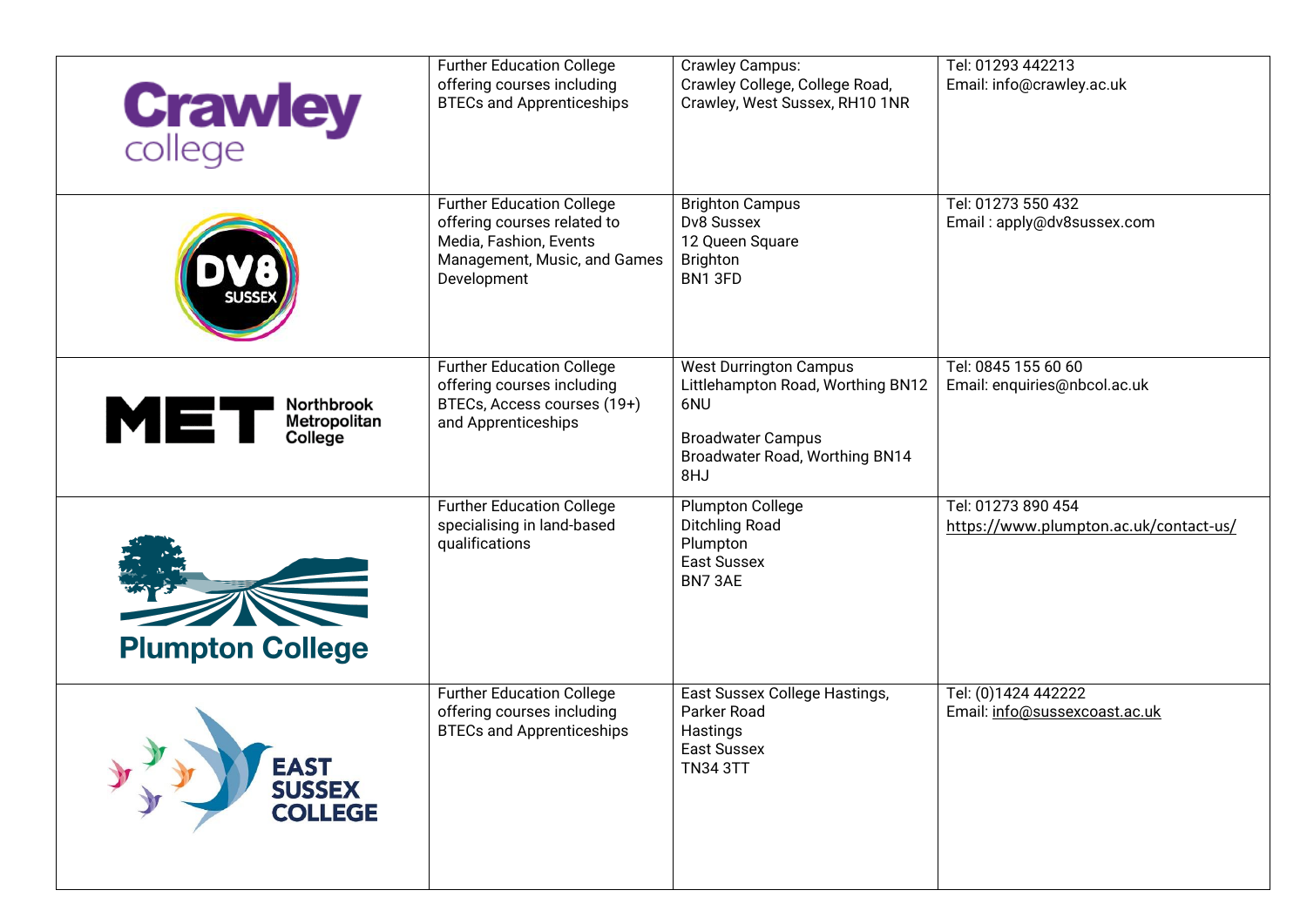| <b>EAST<br/>SUSSEX<br/>COLLEGE</b>                                                 | <b>Further Education College</b><br>offering courses including A<br>Levels, BTECs, Access courses<br>(for 18+ year olds) and<br>Apprenticeships                                                                                                                                                                       | Eastbourne<br><b>Sussex Downs College, Cross</b><br>Levels Way, Eastbourne, East<br>Sussex, BN21 2UF<br>Lewes - Sussex Downs College, 1<br>Mountfield Road, Lewes, East<br>Sussex, BN7 2X | Eastbourne<br>Tel: 030 300 39200<br>Email: info@sussexdowns.ac.uk<br>Lewes<br>Tel: 030 300 39200<br>Email: info@sussexdowns.ac.uk                                                      |  |  |
|------------------------------------------------------------------------------------|-----------------------------------------------------------------------------------------------------------------------------------------------------------------------------------------------------------------------------------------------------------------------------------------------------------------------|-------------------------------------------------------------------------------------------------------------------------------------------------------------------------------------------|----------------------------------------------------------------------------------------------------------------------------------------------------------------------------------------|--|--|
| <b>SUSSEX</b><br>RECOVER<br>A learning<br>journey to<br>wellbein<br><b>COLLEGE</b> | Educational courses about<br>mental health and recovery<br>which are designed to increase<br>your knowledge, skills and<br>promote self-management. This<br>may help you take control and<br>become an expert in your own<br>wellbeing and recovery and get<br>on with your life despite mental<br>health challenges. | Brighton & Hove Recovery College<br>Campus<br>42 Frederick Place<br><b>Brighton</b><br>BN11EA                                                                                             | <b>Brighton and Hove Campus</b><br>01273 749500<br>recoverycollege@southdownhousing.org<br>East and West Sussex Campuses<br>Telephone: 0300 303 8086<br>sussex.recoverycollege@nhs.net |  |  |
| <b>Worthing College</b>                                                            | <b>Further Education College</b><br>offering courses including<br><b>BTECs and Apprenticeships</b>                                                                                                                                                                                                                    | Worthing College, 1 Sanditon Way,<br>Worthing, BN14 9FD                                                                                                                                   | Telephone: 01903 275751<br>Email: admissions@worthing.ac.uk                                                                                                                            |  |  |
| WaterBear                                                                          | Career Advice ONLY not courses<br>Whether you're just starting out<br>or a seasoned Music pro, we can<br>offer bespoke advice that could<br>really help you.                                                                                                                                                          | Hanover House, 118 Queens Road<br>Brighton BN1 3XG<br>United Kingdom                                                                                                                      | +44(0)1273 726230                                                                                                                                                                      |  |  |
| <b>Sixth Form Colleges</b>                                                         |                                                                                                                                                                                                                                                                                                                       |                                                                                                                                                                                           |                                                                                                                                                                                        |  |  |
| <b>BACA</b><br>Brighton Aldridge Community Academy                                 | Sixth Form College offering a<br>range of qualifications including<br>A levels and BTECs                                                                                                                                                                                                                              | <b>Brighton Aldridge Community</b><br>Academy<br>Lewes Road, Brighton,<br>BN1 9PW                                                                                                         | Tel: 01273 691191<br>Fax: 01273 645105<br>E-mail: office@baca-uk.co.uk                                                                                                                 |  |  |